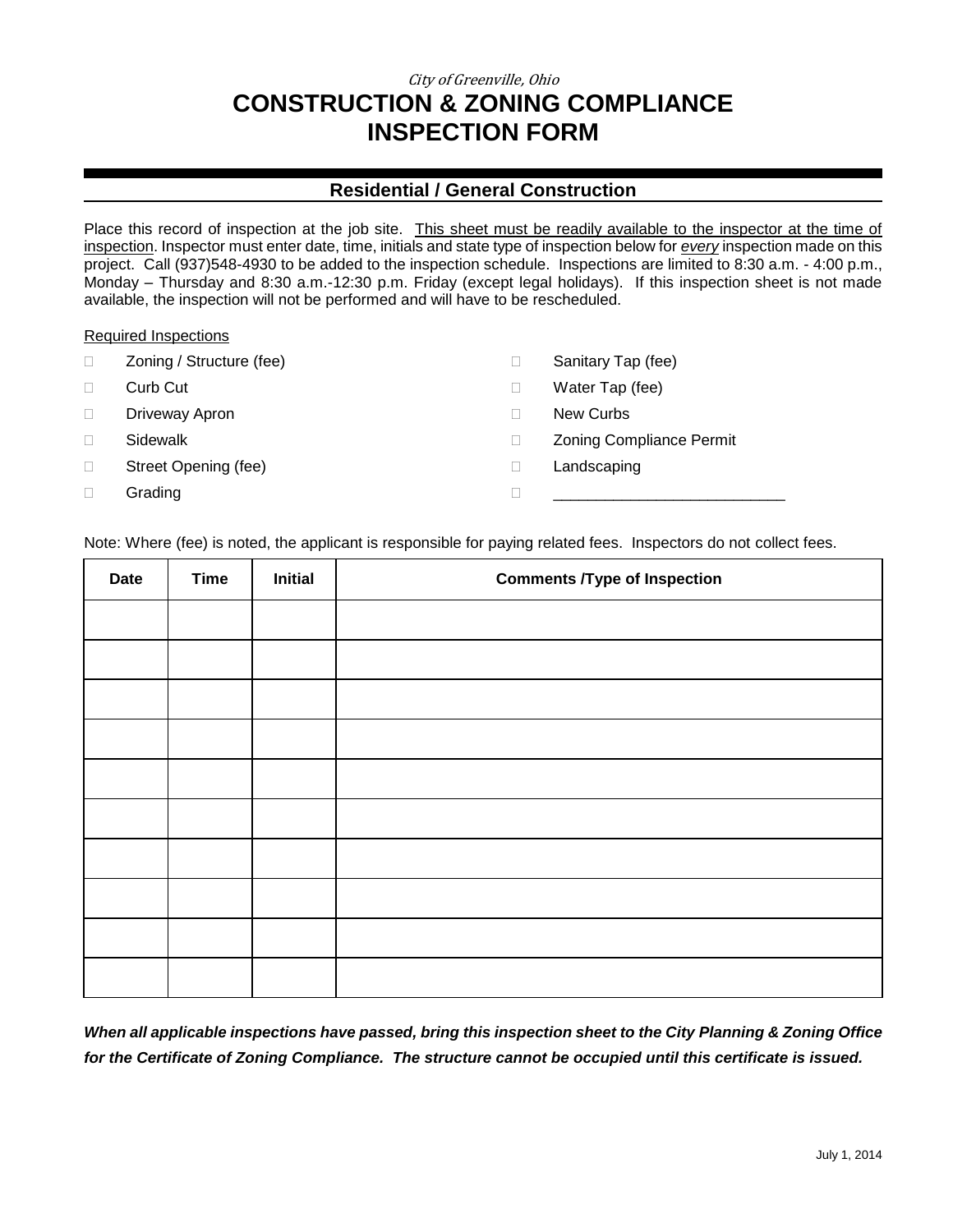City of Greenville, Ohio

# **CONSTRUCTION & ZONING COMPLIANCE INSPECTION FORM**

### **Commercial / Industrial / Subdivision**

Place this record of inspection at the job site. This sheet must be readily available to the inspector at the time of inspection. Inspector must enter date, time, initials and state type of inspection below for *every* inspection made on this project. Call (937)548-4930 to be added to the inspection schedule. Inspections are limited to 8:30 a.m. - 4:00 p.m., Monday – Thursday and 8:30 a.m. – 12:30 p.m. Friday (except legal holidays). If this inspection sheet is not made available, the inspection will not be performed and will have to be rescheduled.

#### Required Inspections

| $\Box$ | Road Subbase Grade             |   | Fire Main Flush Test     | Asphalt                  |
|--------|--------------------------------|---|--------------------------|--------------------------|
| $\Box$ | Road Subbase Compctn           |   | 200# Hydrostatic Test    | AC3000                   |
| $\Box$ | Stone Base Grade               |   | Fire Alarm               | <b>Street Lights</b>     |
| $\Box$ | Stone Base Compaction          |   | Fire Suppression         | <b>Pavement Markings</b> |
| $\Box$ | Curb & Gutter                  | Ш | Fire Pump Test           | Street/Traffic Signs     |
| $\Box$ | <b>Sanitary Piping Bedding</b> |   | Sprinkler/Standpipe Sys. | As Built Drawings        |
| $\Box$ | <b>Water Piping Bedding</b>    |   | <b>Hydrostatic Test</b>  | Submitted                |
| $\Box$ | Storm Piping Bedding           |   | Hood System              | Property Pins In Place   |
| $\Box$ | Air Test                       |   | <b>Fire Safety</b>       | Zoning / Structure (fee) |
| $\Box$ | <b>Mandrel Test</b>            |   | Water Pressure Test      | Street Opening (fee)     |
| $\Box$ |                                |   |                          | Sanitary Tap (fee)       |
|        |                                |   |                          | Water Tap (fee)          |
|        |                                |   |                          |                          |

Note: Where (fee) is noted, the applicant is responsible for paying related fees. The inspectors do not collect fees.

| <b>Date</b> | <b>Time</b> | <b>Initial</b> | <b>Comments /Type of Inspection</b> |
|-------------|-------------|----------------|-------------------------------------|
|             |             |                |                                     |
|             |             |                |                                     |
|             |             |                |                                     |
|             |             |                |                                     |
|             |             |                |                                     |
|             |             |                |                                     |
|             |             |                |                                     |

When all applicable inspections have passed, bring this inspection sheet to the City Planning & Zoning Office for the Certificate of Zoning Compliance.